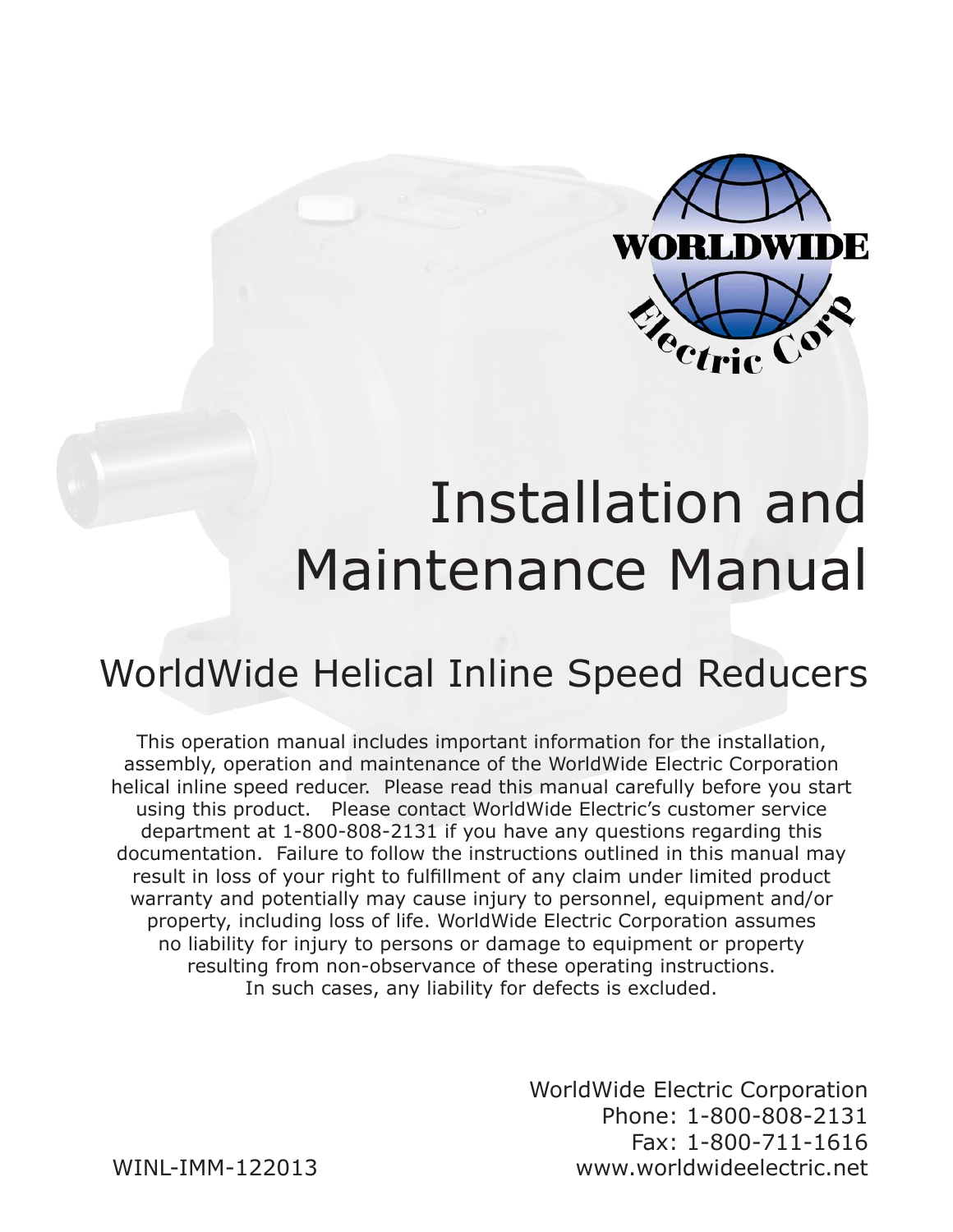

# Table of Contents

| Safety Notification 2        |  |  |  |  |  |  |  |  |  |
|------------------------------|--|--|--|--|--|--|--|--|--|
|                              |  |  |  |  |  |  |  |  |  |
| Mounting Positions 4         |  |  |  |  |  |  |  |  |  |
|                              |  |  |  |  |  |  |  |  |  |
| Inspection and Maintenance 5 |  |  |  |  |  |  |  |  |  |
| Lubrication 6                |  |  |  |  |  |  |  |  |  |
|                              |  |  |  |  |  |  |  |  |  |
| Trouble Shooting 9           |  |  |  |  |  |  |  |  |  |
| Limited Warranty 10          |  |  |  |  |  |  |  |  |  |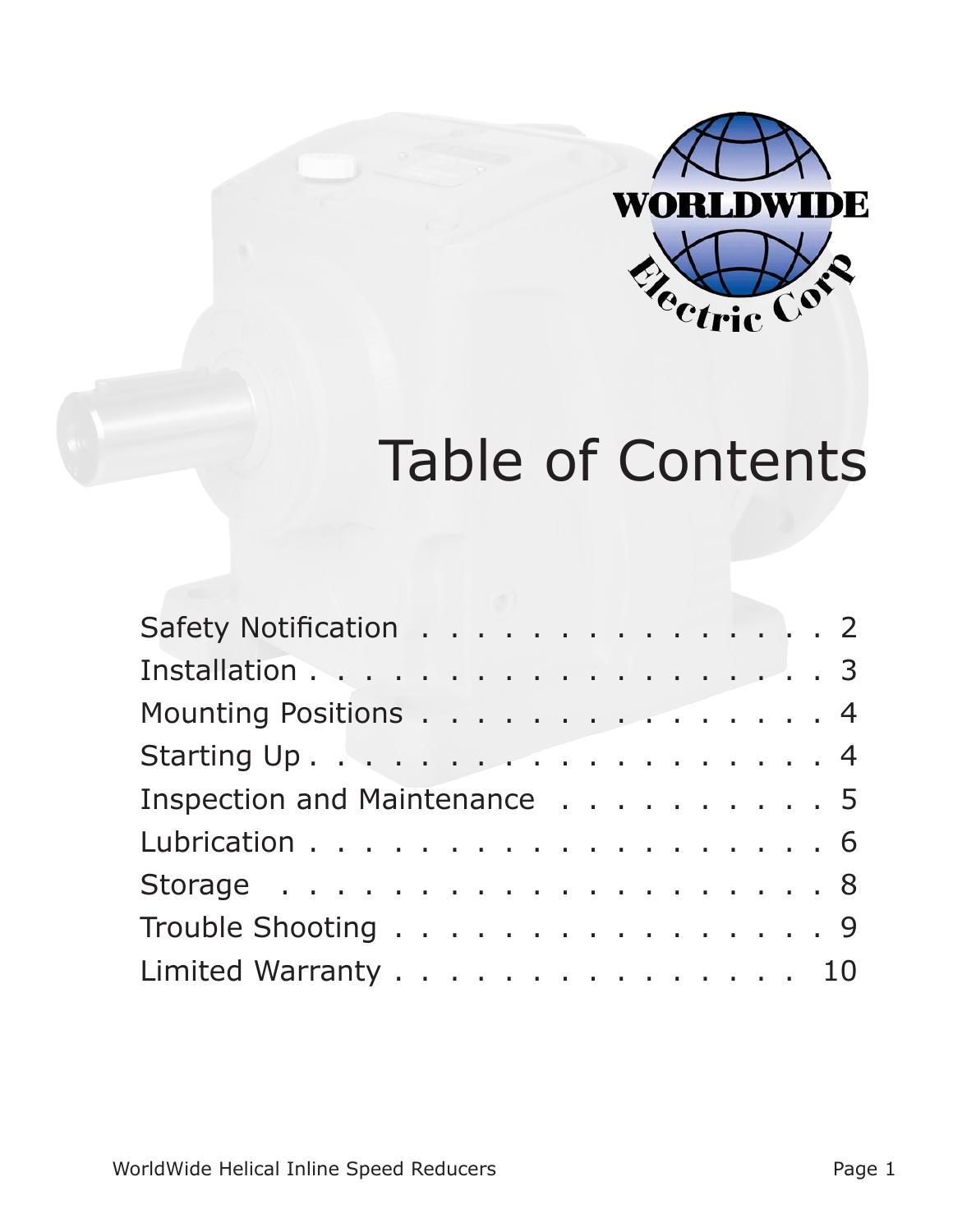# Safety Notification

**Please read this entire manual before the assembly or operation of this helical inline speed reducer to make sure all safety considerations have been exercised and that care and concern for persons and equipment have been fully understood.**

- 1. Failure to adhere to the instructions in this operating manual may result in severe or fatal injuries. During the operation of this unit, please take all necessary actions to protect personnel from all moving, rotating, and high temperature sections to avoid harm to personnel. There is a risk of burns caused by hot surfaces when this product is in use. Use properly rated protective gear when working with these products.
- 2. Only qualified personnel should transport, store, install, assemble, connect, start-up, operate and maintain this unit.
- 3. When you receive the helical inline speed reducer, please check the outside packaging first. If damage is apparent from shipping and transportation, please refuse shipment from the carrier and contact WorldWide Electric customer service immediately for unit replacement. Never install and operate damaged products.
- 4. Before physically moving the helical inline speed reducer, please tighten the eye-bolt as it may have become loose during shipment. The eye-bolt of this reducer is designed to bear the equipment's own weight. Please do not hang other items on it. Before lifting, please make sure the lifting equipment for this unit is properly rated for the weight load of this equipment.
- 5. Use the unit only for its intended purpose.
- 6. Never operate or energize the unit without the necessary protection covers or housing firmly in place.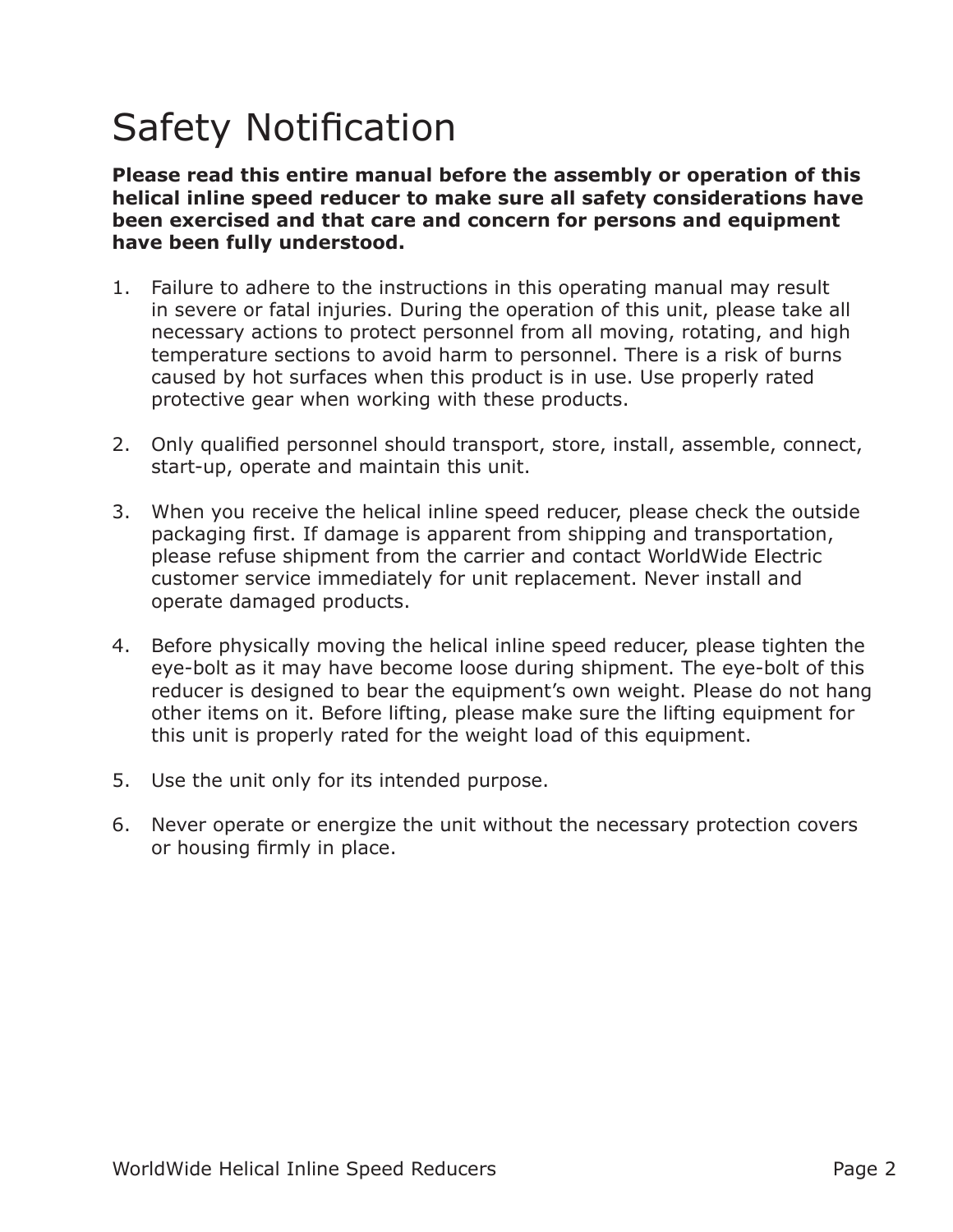### Installation

#### **Improper installation will cause damage to the helical inline speed reducer. Please familiarize yourself with the entire set of installation instructions before starting installation.**

- 1. Clean all dirt from the surface of the shaft or flange before installation. During cleaning, be careful not to get cleaning solvents on any seals as cleaning solvents may damage the seals and void product limited warranty.
- 2. The helical inline speed reducer can be placed in any of six install positions – M1, M2, M3, M4, M5 or M6. Position M2 requires a special lubrication design on the bearings. Consult factory for this particular mounting position. See MOUNTING POSITIONS for the definition of mounting positions M1-M6.
- 3. The speed reducer should be installed on a stable foundation. The installation location should provide good air ventilation for the unit and allow for convenience of oil filling/ draining for proper ongoing unit maintenance.
- 4. The suggestion of flatness for the foundation is:

|  | Max. assembly distance $\leq$ 230 - 0.1mm          |  |  |           |
|--|----------------------------------------------------|--|--|-----------|
|  | $230 <$ Max. assembly distance $\leq 440 - 0.2$ mm |  |  |           |
|  | 440 < Max. assembly distance $\leq$ 500 - 0.4mm    |  |  |           |
|  | 500 < Max. assembly distance $\leq$                |  |  | $-0.6$ mm |

- 5. WorldWide Electric helical inline speed reducers are designed to be connected to NEMA frame motors. The connection to the motor is a quill style mount. Please note that some flanges sizes will extend below the base of the helical inline speed reducer.
- 6. After the installation, please turn the input shaft manually to avoid a dead-lock condition.
- 7. Remove the red pin from the plastic vent plug before operating the gear reducer. If you have a newer model with a brass breather plug, remove the black rubber ring before operating the gear reducer.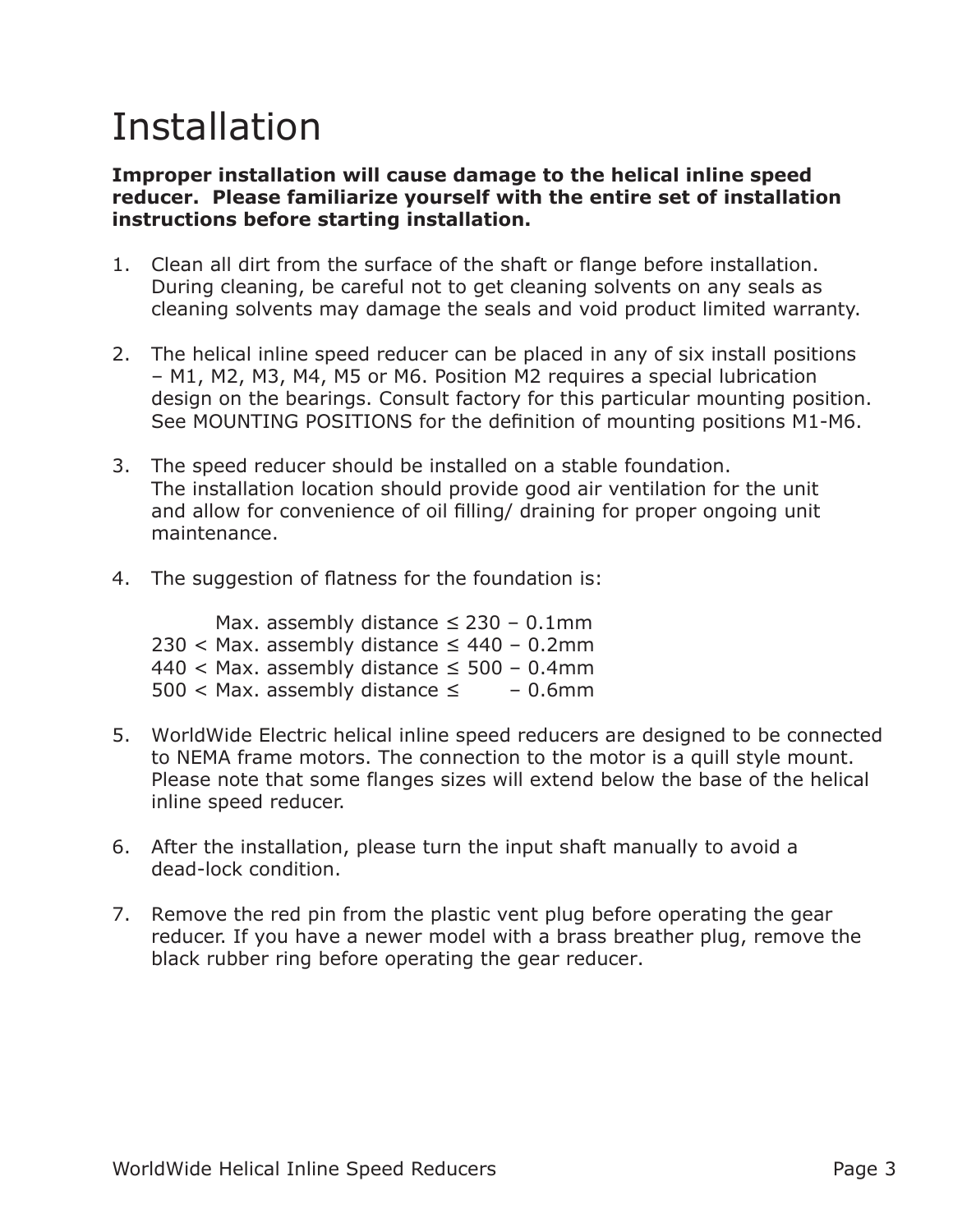# Mounting Positions



# Starting Up

- 1. Check oil level before starting up. Please check **Lubrication** for further instructions on proper unit lubrication.
- 2. Run In Procedure This helical inline speed reducer does not require a run in procedure; however, the oil should be changed after the first 300 hours of operation.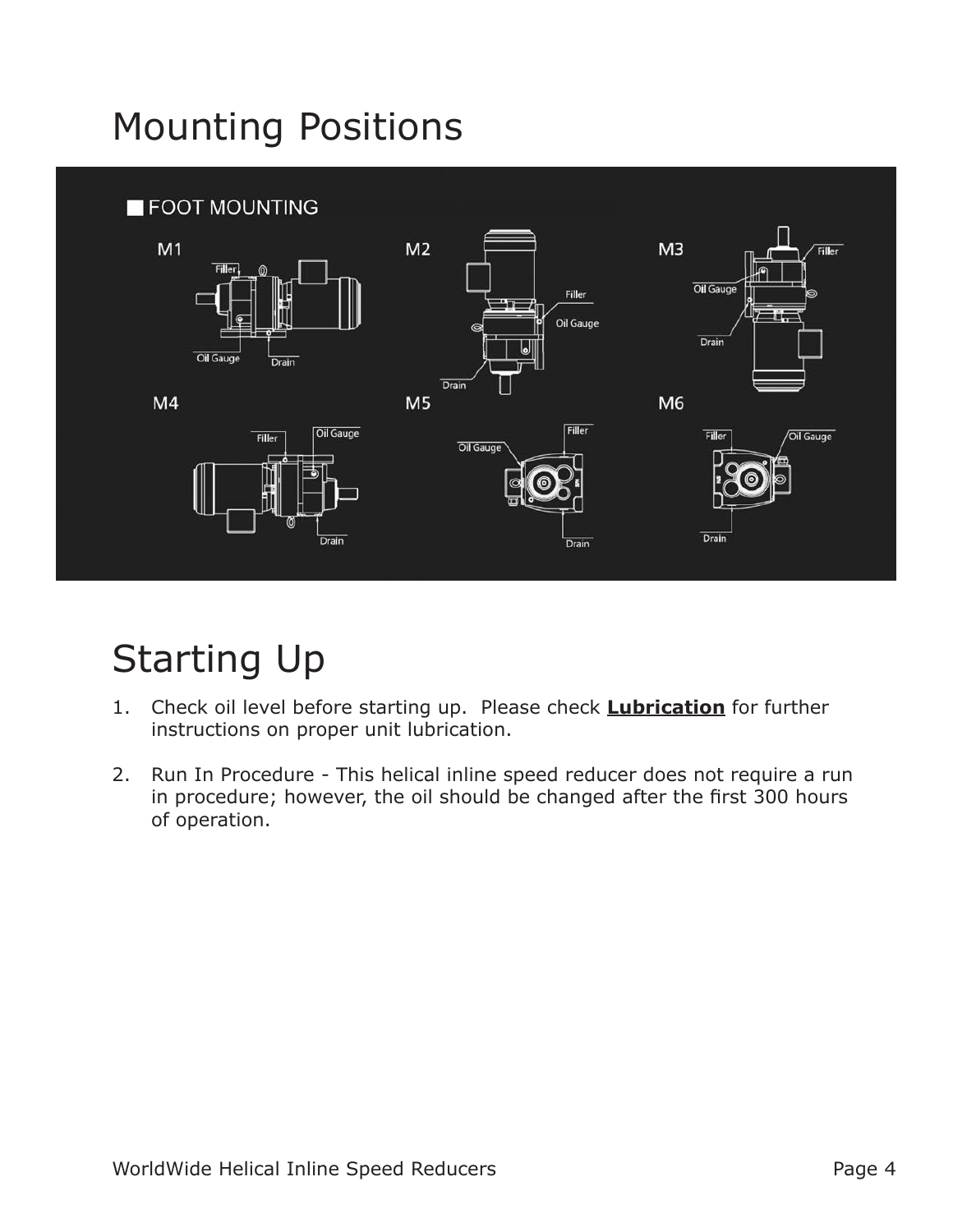### Inspection and Maintenance

#### **Please check the oil quality and change it regularly.**

- 1. The oil should be changed after the first 300 hours of use. After that, the oil should be changed every 2500 hours or 6 months, whichever occurs first.
- 2. Regularly inspect all seals for leaking. Discontinue use if leaking occurs and replace seals before reuse.
- 3. During regular operation, check for noise. If noise is present, a bearing may be broken. Discontinue use until bearings are replaced.
- 4. Regularly check the breather valve holes of the helical inline speed reducer and make sure all openings are unclogged and free of debris. The exterior of the helical inline unit should be kept clean. The unit housing dissipates heat and must be kept free of debris to reduce heat buildup.
- 5. Check installation bolts regularly and tighten as required.
- 6. Any spare parts used should be equivalent to the original factory standards When spare parts are used, a running test should be conducted without a load before the unit is returned to operation.
- 7. This equipment requires regular maintenance. Keep a log of oil changes and bolt tightening. Log any equipment issues and all corrective actions taken for warranty records.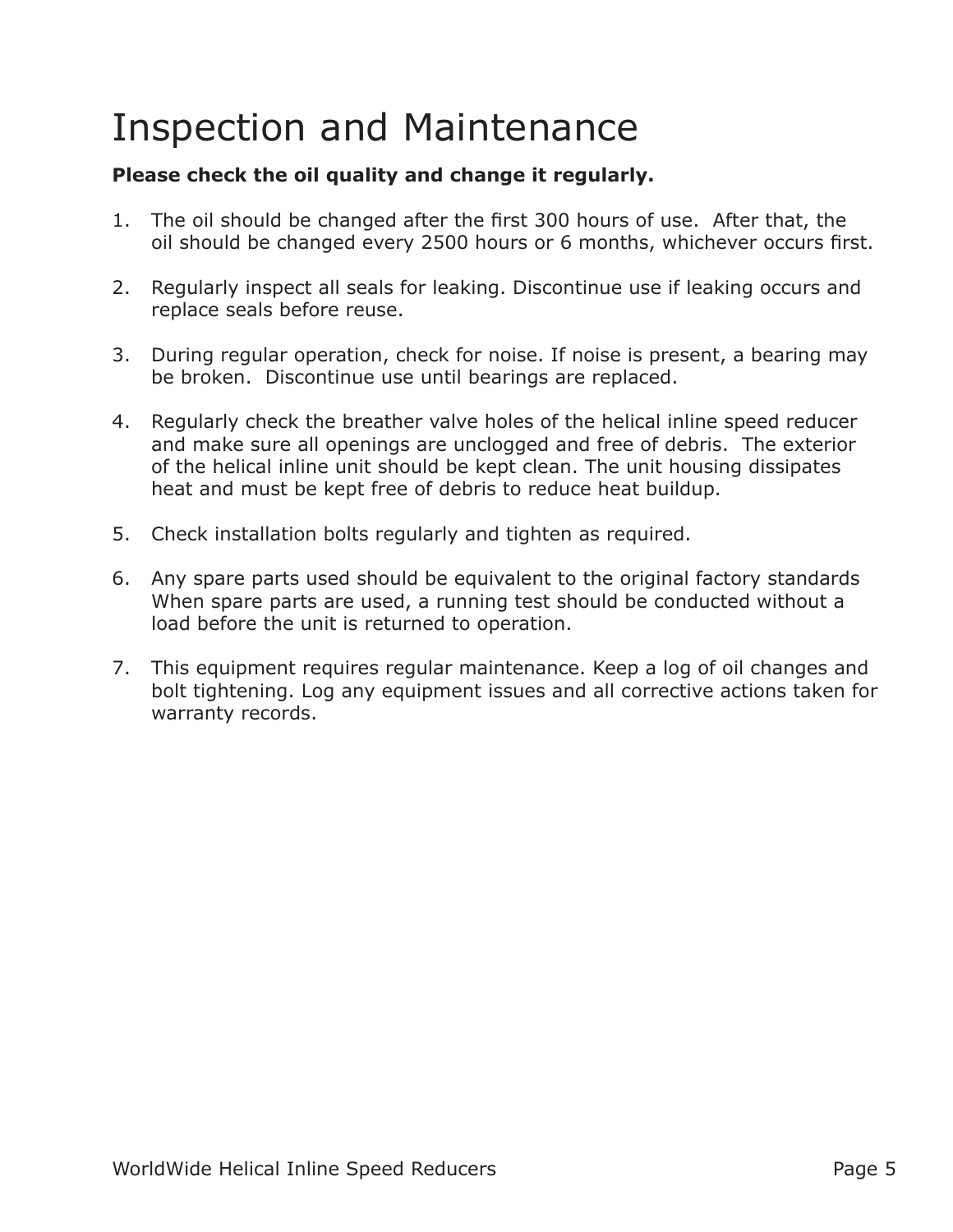### Lubrication

- 1. All WorldWide Electric helical inline speed reducers are initially filled with the proper quantity lubricant for an M1 mounting position. If you want to change the assembly mounting position, please move the breathing plug, oil gauge and drain plug to the correct position and fill or decrease the quantity of oil to the correct fill level specifications. The breathing plug should always be located at the highest point above the oil fill level.
- 2. A certain brand and specification of oil is required and unique to a particular helical inline speed reducer. Be sure not to mix different brands and specification types of oil. Oil suggestions for WorldWide Electric units are as follows:

| Temperature (°C) | <b>CPC</b>   | <b>ISO VG</b> | <b>Mobil</b>  | <b>Shell</b> |  |  |  |  |  |
|------------------|--------------|---------------|---------------|--------------|--|--|--|--|--|
| $-30 \sim -15$   | <b>HD100</b> | <b>VG100</b>  | Mobilgear 627 | Omala 100    |  |  |  |  |  |
| $-15 \sim -3$    | HD150        | <b>VG150</b>  | Mobilgear 629 | Omala 150    |  |  |  |  |  |
| $-3 \sim 23$     | <b>HD220</b> | <b>VG220</b>  | Mobilgear 630 | Omala 220    |  |  |  |  |  |
| $23 \sim 40$     | <b>HD320</b> | <b>VG320</b>  | Mobilgear 632 | Omala 320    |  |  |  |  |  |
| 40 $\sim$<br>80  | <b>HD460</b> | <b>VG460</b>  | Mobilgear 634 | Omala 460    |  |  |  |  |  |

#### **Selection Table of Lubricant**

#### *Standard Load / Input 600 RPM or Over 600 RPM*

#### *Heavy Load / Input 600 RPM or Over 600 RPM*

| Temperature (°C) | <b>CPC</b>   | <b>ISO VG</b> | <b>Mobil</b>  | <b>Shell</b> |
|------------------|--------------|---------------|---------------|--------------|
| $-30 \sim -15$   | HD150        | <b>VG150</b>  | Mobilgear 629 | Omala 150    |
| $-15 \sim -3$    | <b>HD220</b> | <b>VG220</b>  | Mobilgear 630 | Omala 220    |
| $-3 \sim 23$     | <b>HD320</b> | <b>VG320</b>  | Mobilgear 632 | Omala 320    |
| $23 \sim 40$     | <b>HD460</b> | <b>VG460</b>  | Mobilgear 634 | Omala 460    |
| $40 \sim 80$     | <b>HD680</b> | <b>VG680</b>  | Mobilgear 636 | Omala 680    |

- 3. Before replacing the oil, the existing oil inside of reducer should be drained and the unit should be cleaned up before filling with new oil.
- 4. During the operation, if the units heats up over 80°C or if any abnormal noise occurs, please shut down the unit immediately. Check for proper oil fill, oil type, leaking seals and broken bearings and fix or replace as necessary before restarting the unit again. Do not run the unit if problems exist.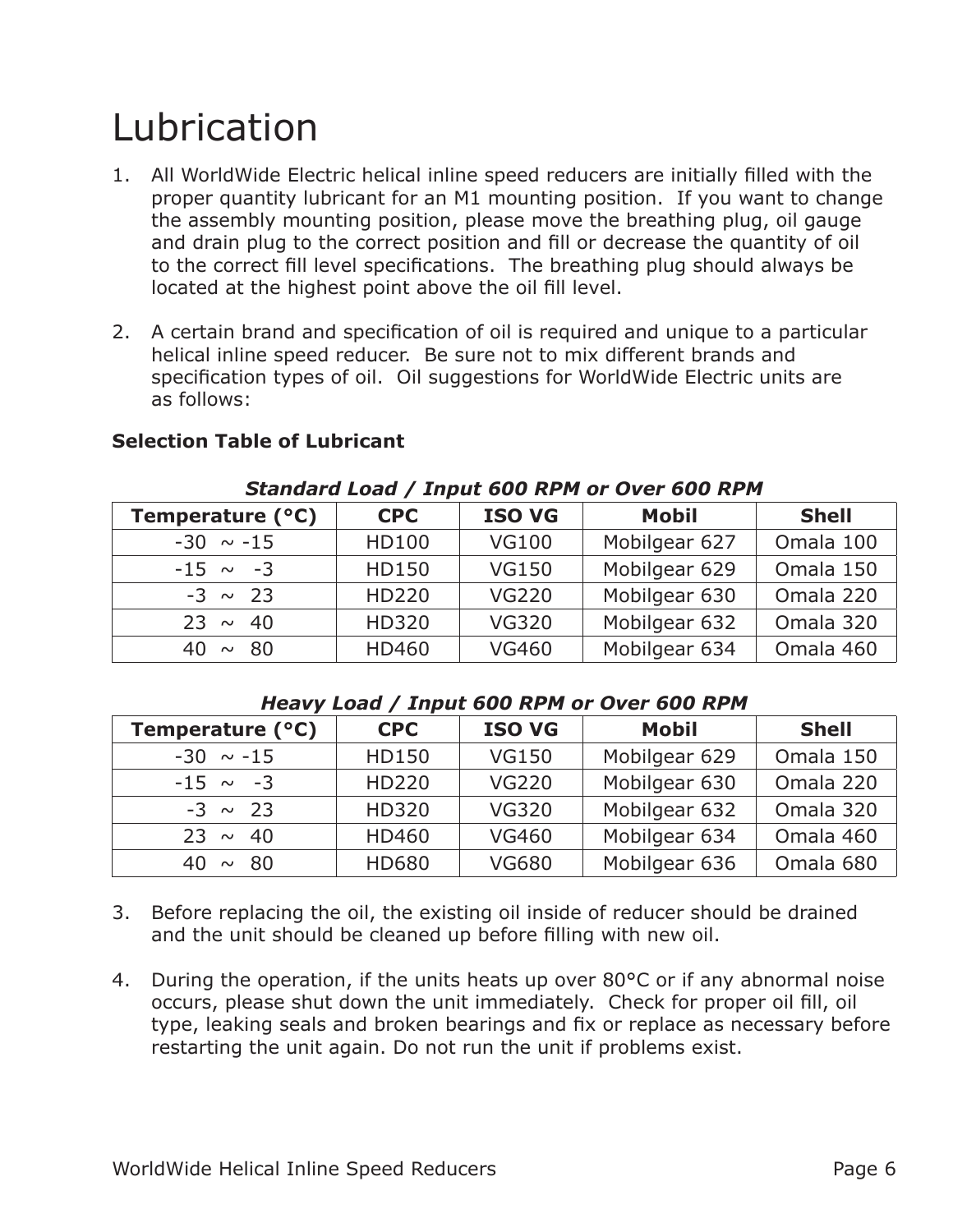### Lubrication (Continued)

#### **Additional information regarding the lubricant used in WorldWide Electric helical inline speed reducers.**

#### CPC E.P. LUBRICANT HD

- CPC E.P. Lubricants HD are made of the highly refined base oils and special additives, including EP(extreme pressure) additives, anti-oxidation, anti-rust, anti-foamer, etc., with very good metal surface adhesion. These oils also contain sulfur-phosphorus EP additive to form tenacious oil film on metal surfaces that can endure high E.P. and vibration load to prevent gear surface over-heat and serious wear. These oils pass FZG gear test (DIN 51354) with pass load stage 12+.
- These oils possess very excellent oxidative stability, and thus can effective prevent gum formation and oil degradation for extended service. These oils are suitable for lubrication of heavily loaded bearings and gears.
- 
- Packages: 1. In bulk (only for HD320, HD460 and HD680)
	- 2. 200 liter drum
	- 3. 19 liter pail (only for HD150, HD220, HD320 and HD460)

| <b>Grade No.</b>             | <b>HD32</b> | <b>HD68</b> | <b>HD100</b> | <b>HD150</b>                                                    | <b>HD220</b> | <b>HD320</b> | <b>HD460</b> | <b>HD680</b> |
|------------------------------|-------------|-------------|--------------|-----------------------------------------------------------------|--------------|--------------|--------------|--------------|
| Gravity, API, 15.6°C         | 30.4        | 28.5        | 27.8         | 27.1                                                            | 26.5         | 25.9         | 25.3         | 24.4         |
| Viscosity, Kin., cSt @ 40°C  | 31.15       | 67.2        | 98.1         | 143.6                                                           | 212.2        | 310.5        | 440.4        | 656.2        |
| Viscosity, Kin., cSt @ 100°C | 5.26        | 8.62        | 11.16        | 14.38                                                           | 18.59        | 23.70        | 29.80        | 38.68        |
| Viscosity Index              | 99          | 99          | 99           | 98                                                              | 97           | 96           | 96           | 96           |
| Pour Point, °C               | $-18$       | $-18$       | $-18$        | $-18$                                                           | $-18$        | $-18$        | -18          | $-12$        |
| Flash Point, COC, °C         | 224         | 240         | 256          | 264                                                             | 278          | 290          | 310          | 316          |
| <b>Color, D1500</b>          | L3.0        | 3.0         | L4.0         | 4.0                                                             | L4.5         | 4.5          | 4.5          | L5.0         |
| TAN, mgKOH/g                 | 0.75        | 0.75        | 0.75         | 0.75                                                            | 0.75         | 0.75         | 0.75         | 0.75         |
| Timken EP, OK Load, Lbs      | 65          | 65          | 65           | 65                                                              | 65           | 65           | 65           | 70           |
| Carbon Residue, Rams., %     | 0.25        | 0.27        | 0.34         | 0.40                                                            | 0.45         | 0.51         | 0.56         | 0.64         |
| Sulfated Ash, %              | 0.04        | 0.04        | 0.04         | 0.04                                                            | 0.04         | 0.04         | 0.04         | 0.04         |
| Product No.                  |             |             |              | LA82032 LA82068 LA82100 LA82150 LA82220 LA82320 LA82460 LA82680 |              |              |              |              |

The typical data are listed as follow: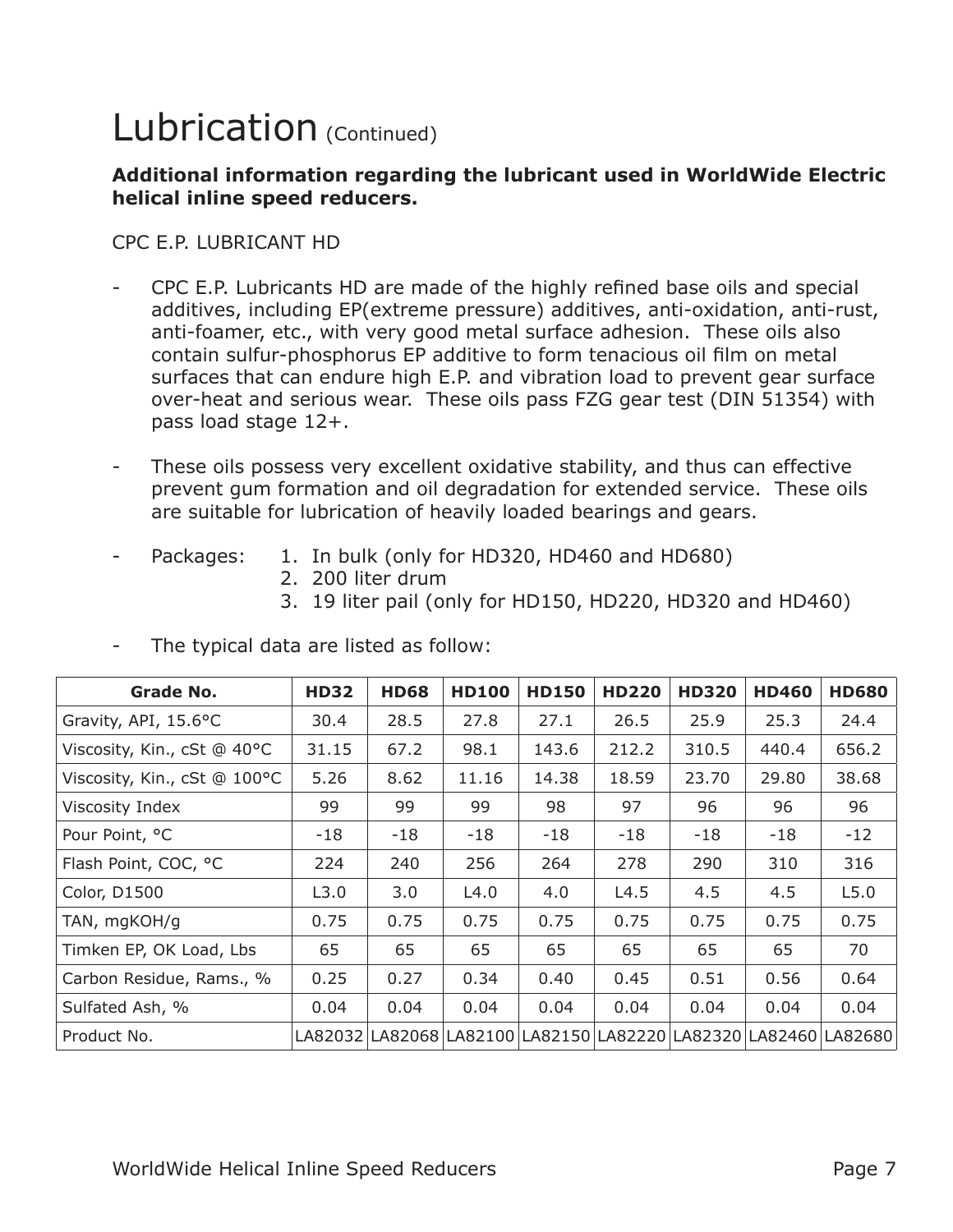# Storage

#### **If the helical inline speed reducer won't be used immediately and needs to be placed in storage for a period of time that exceeds six months, please pay attention to the special storage instructions outlined below.**

- 1. If customer knows in advance that the reducer unit will be stored for a long term, please notify WorldWide Electric in advance of purchase. WorldWide Electric can notify its factory and the factory can produce units with special corrosion inhibitors and special packaging for long term storage. If the customer wishes to handle packaging for long term storage by themselves, care should be taken by applying anti-corrosion inhibitors on all non-coated parts, including the input shaft, output shaft, flange, and foot mounts. Units should be stored under a water proof cover and care should be taken to keep the units free of dust and debris.
- 2. All units should be stored in a dry, dust free environment. Avoid exposing the units to sunlight during storage.
- 3. All units should be stored in a temperature controlled environment, between 5 degrees and 40 degrees Celsius.
- 4. If the storage time exceeds 2 years, please inspect units carefully before use. Units should be examined for rust. Units with rust should not be placed into operation. Check all bearings, seals, oil fill levels and oil specifications before use. Refer to the Lubrication section of this manual for proper oil specifications.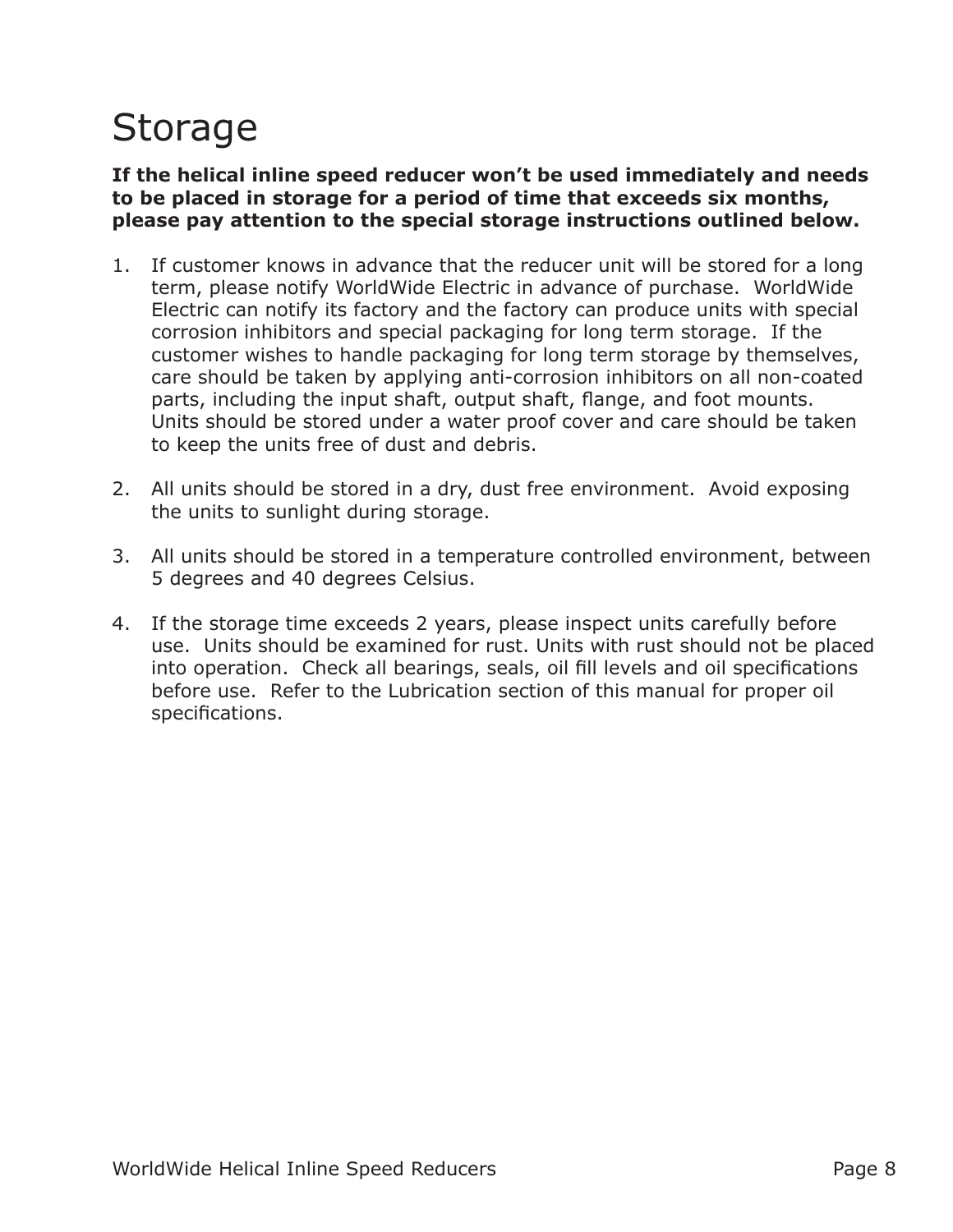# Troubleshooting

| <b>Problem</b>                            | <b>Reason</b>                                                        | <b>Action</b>                                                            |
|-------------------------------------------|----------------------------------------------------------------------|--------------------------------------------------------------------------|
| 1. Overheating                            | 1. Overload                                                          | 1. Adjust to proper load                                                 |
|                                           | 2. Lubricant oil overfill or shortage                                | 2. Add or remove lurbicant to<br>proper indication level                 |
|                                           | 3. Improper lubricant oil                                            | 3. Change lubricant oil                                                  |
|                                           | 4. Over-friction on oil seal (lack of lubricant)                     | 4. Apply a little oil at the oil seal                                    |
| 2. Noise                                  | 1. Consistent noise: improper gear<br>contact, bearing damaged       | 1. Repair gears, replace bearings                                        |
|                                           | 2. Screaming noise: bearing gap too<br>small, lubricant oil shortage | 2. Replace bearings, replace lubricants<br>to proper specficiation level |
|                                           | 3. Irregular noise: foreign object<br>inserted, bearing damaged      | 3. Remove foreign object & replace<br>lubricant oil, replace bearings    |
| 3. Vibration                              | 1. Gear friction                                                     | 1. Replace gear                                                          |
|                                           | 2. Foreign object in unit                                            | 2. Remove foreign object & replace<br>lubricant oil                      |
|                                           | 3. Bearing worn-out or damaged                                       | 3. Replace bearing                                                       |
|                                           | 4. Bolt loose                                                        | 4. Tighten bolt                                                          |
| 4. Oil leakage                            | 1. Oil seal damaged                                                  | 1. Replace oil seal                                                      |
|                                           | 2. Gasket damaged                                                    | 2. Replace gasket                                                        |
|                                           | 3. Drain plug loose                                                  | 3. Tighten drain plug                                                    |
|                                           | 4. Cover or flange loose                                             | 4. Tighten bolt                                                          |
| 5. Input and Output<br>shaft cannot drive | 1. Overhung load causing bound gears                                 | 1. Adjust load & replace gears                                           |
|                                           | 2. Bearing damaged                                                   | 2. Replace bearing                                                       |
|                                           | Foreign object between gears<br>3.                                   | 3. Remove foreign object, clean<br>inside & replace lubricant oil        |
| 6. Input shaft fails to                   | 1. Gear worn-out                                                     | 1. Replace gears                                                         |
| drive output shaft                        | 2. The key connecting gear & output<br>shaft damaged                 | 2. Replace key                                                           |
|                                           | 3. Input shaft broken                                                | 3. Replace input shaft                                                   |
|                                           | 4. Output shaft broken                                               | 4. Replace output shaft                                                  |
| 7. Gear worn-out                          | 1. Overload                                                          | 1. Adjust to proper load                                                 |
|                                           | 2. Improper lubricant oil                                            | Change to proper lubricant oil<br>2.                                     |
|                                           | 3. Lubricant oil shortage                                            | Refill lubricant oil<br>3.                                               |
|                                           | 4. Temperature too high                                              | 4. Improve ventilation                                                   |